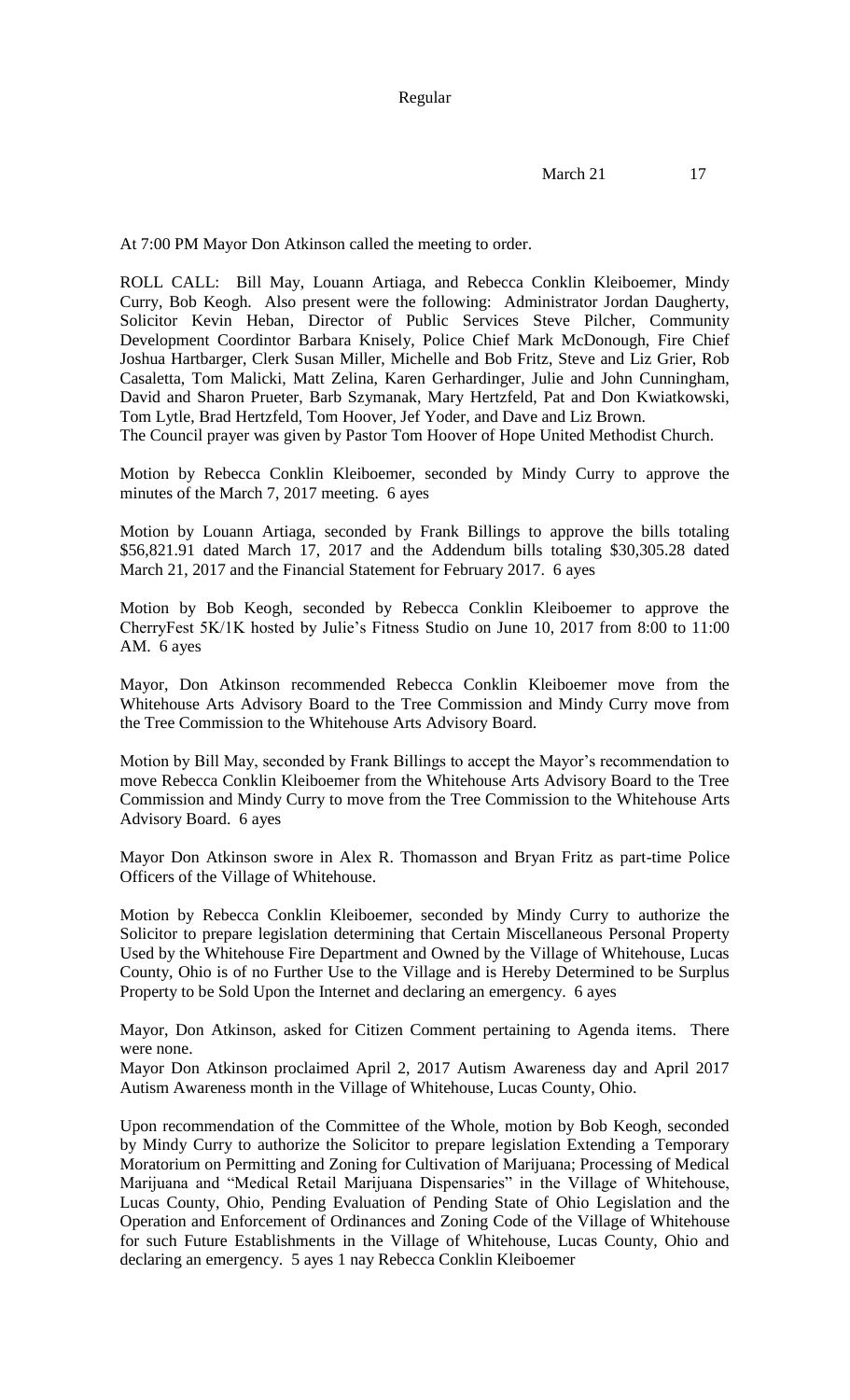Motion by Bob Keogh, seconded by Mindy Curry to accept, as previously authorized, Resolution 10-2017 determining that Certain Miscellaneous Personal Property Used by the Whitehouse Fire Department and Owned by the Village of Whitehouse, Lucas County, Ohio is of no Further Use to the Village and is Hereby Determined to be Surplus Property to be Sold Upon the Internet at its first reading and declaring an emergency. 6 ayes

Motion by Rebecca Conklin Kleiboemer, seconded by Bill May to suspend the rules and to have the second and third reading of Resolution 10-2017 by title only and declaring an emergency. 6 ayes

Motion by Bill May, seconded by Mindy Curry to accept Resolution 10-2017 and to pass said Resolution and declaring an emergency. 6 ayes

Motion by Bob Keogh, seconded by Bill May to accept, as previously authorized, Ordinance 6-2017 Extending a Temporary Moratorium on Permitting and Zoning for Cultivation of Marijuana; Processing of Medical Marijuana and "Medical Retail Marijuana Dispensaries" in the Village of Whitehouse, Lucas County, Ohio, Pending Evaluation of Pending State of Ohio Legislation and the Operation and Enforcement of Ordinances and Zoning Code of the Village of Whitehouse for such Future Establishments in the Village of Whitehouse, Lucas County, Ohio and declaring an emergency. 5 ayes 1 nay Rebecca Conklin Kleiboemer

Motion by Bill May, seconded by Mindy Curry to suspend the rules and to have the second and third reading of Ordinance 6-2017 by title only and declaring an emergency. 6 ayes

Motion by Bill May, seconded by Bob Keogh to accept Ordinance 6-2017 and to pass said Ordinance and declaring an emergency. 6 ayes

Motion by Bill May to adopt the complaint form in the Solicitor memo that does not require a signature to file a complaint. Motion failed for lack of a second.

Other items discussed:

- Board of Education Veteran's Memorial Park Fund, Memorial Day Fundraiser, letter to churches for donations
- Developers meeting, ideas for Whitehouse Square, commercial development
- Prescription Drug Takeback, April 29, 2017, locations can be found of the Village website
- AWAKE open house at Village Hall April 26, 2017 at 7:00 PM discussing the opioid epidemic
- Witte Annexation, confirmation from Lucas County, starts 60 days, will be official mid-May
- Tree City USA award ceremony, Arbor Day Foundation, Growth Award, Thank you to the Excellent Tree Commission and all their effort
- Speed limits, additional reduced speed ahead signs, price traffic studies, radar on a pole, Refuse Collection rebidding, Zoning complaints – to sign or not to sign, person has right to know who is Accusing them, current zoning system is working, individual rights and freedoms not for the Accuser – for the accused, current process doesn't prevent the Village from looking at unsigned Complaints, Animal Hospital sign that Blew Down
- Abigail Fricke awarded the Gold Award in Girl Scouting.
- Downtown streetscaping preconstruction meeting Thursday, construction to begin first week of April, bump outs, lane restrictions possible, ODOT to repave State Route 64